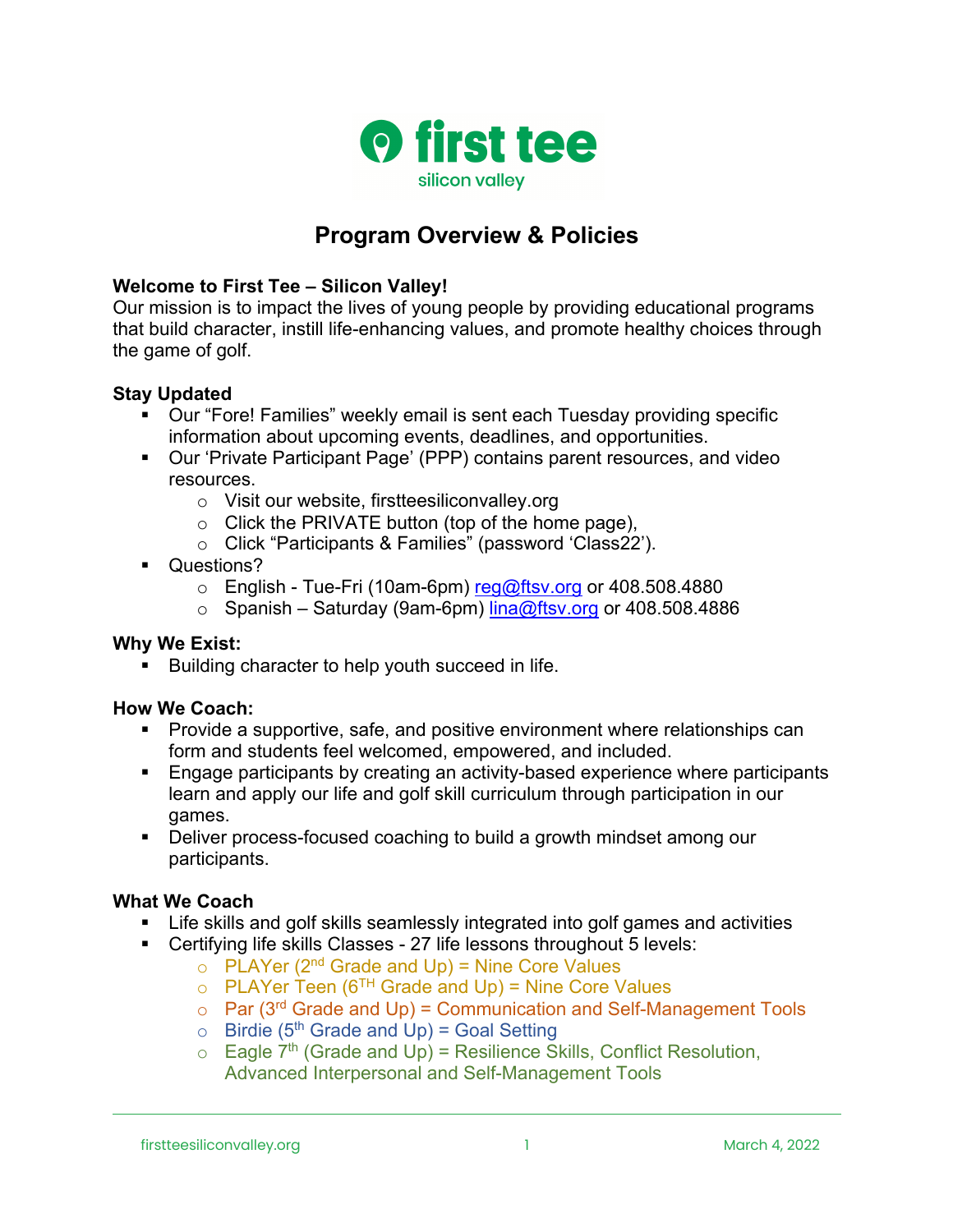- $\circ$  Ace (9<sup>th</sup> Grade and up) = 4 Projects Career Development, Post High School Education, Volunteerism, Advanced Mental & Physical Golf Training.
- § Golf Skills 9 Golf Fundamentals each with Factor of Influences
- Skills Advancement Classes Offered to Par level & up. Designed for golf development.  $\rightarrow$  Golf Rounds, Golf Play, Golf STEM

# **LSE Class Progression**

## Levels

- The First Tee has five levels (PLAYer, Par, Birdie, Eagle, Ace).
- The program starts at the PLAYer Part 1<sup>\*</sup> regardless of golf skills.
- $\bullet$  6<sup>th</sup> grade and up should take PLAYer Teen
- Participants must complete the Part 1 & Part 2 class and each certification requirement to demonstrate they are ready for the next level.
- The progression is as follows:
	- $\circ$  PLAYer Part 1  $\rightarrow$  PLAYer Part 2\*
	- o Par Part 1 (3<sup>rd</sup> grade+)  $\rightarrow$  Par Part 2\*\*
	- o Birdie Part 1 ( $5<sup>th</sup>$  grade+)  $\rightarrow$  Birdie Part 2
	- $\circ$  Eagle Part 1 (7<sup>th</sup> grade+)  $\rightarrow$  Eagle Part 2
	- $\circ$  Ace (9<sup>th</sup> grade+)

\*PLAYer Teen (6<sup>th</sup> grade and above)  $\rightarrow$  \*\*Par Teen

\*Par Teen (6<sup>th</sup> grade and above)  $\rightarrow$  Birdie Part 1

\*SportsHouse classes are PLAYer Part 1 only. PLAYer Part 2 transitions to Baylands Golf Links (BAY)

#### **Certification**

- What goes into certification:
	- o Convey all Nine Core Values
	- o Exhibit core life lessons
	- o Complete post class assignments
- o Complete certification of golf and life skills assessments
- o Be grade eligible (see above)
- When: Certification is done during lessons #6 and #7 of the season. (8 lessons per season)
- How to prepare: The following items are available on our PPP. Password: Class22
	- $\circ$  Review sheets provides certification requirements, book pages, and information included on the written assessments.
	- $\circ$  External Scorecard document and video provides details on the playing (golf rounds) requirement for Par level and above participants.
	- $\circ$  Core lesson videos provides a description of each core lesson
	- $\circ$  Golf Cue videos (PLAYer and Par levels) provides a description of our golf cues for participants to practice outside of class.
- Repetition is encouraged. participants can spend 1-2 years at each level.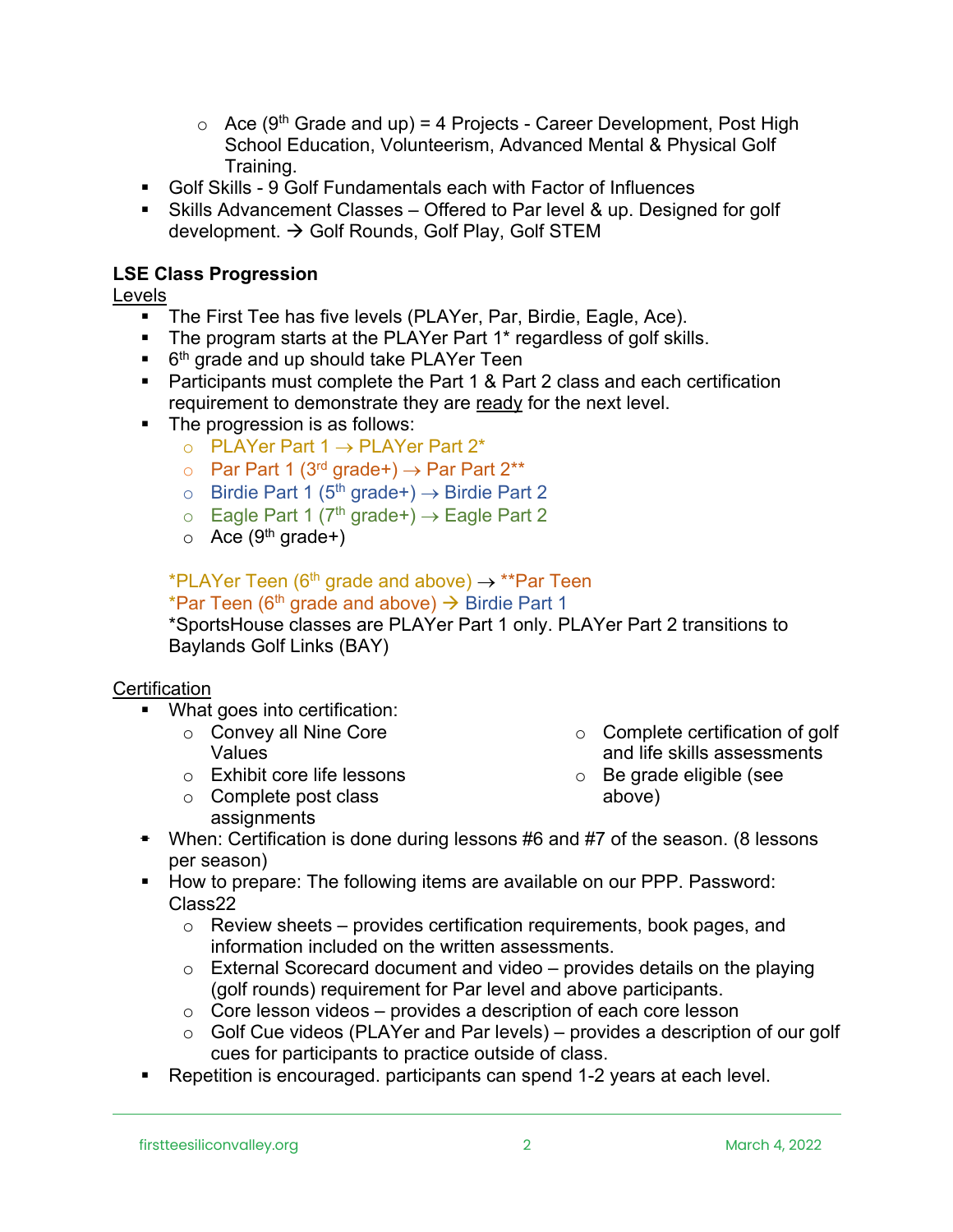■ We use "ready or not ready" for the next level instead of "pass or fail."

#### **Policies**

- § Attendance please inform instructor about absences one week prior
- § Punctuality arrive 10 min early to allow for a safe check-in.
- Late Policy 1 min after class starts, participant will not be admitted into class.
- Attendance Policy can miss up to 2 classes and still be eligible to move into the next level.
- § Check In– parents/guardians walk students to and from the check in/out table
- § Parent Responsibilities Help participants absorb life lessons. Please stay 25 yards away from participants during class.
- § Dress Code Pockets, athletic shoes (no baseball, football, or soccer cleats).
- § Clubs provided for all levels if needed. Par level & above are encouraged to purchase clubs
- Rain Policy class held rain or shine. We have a standing policy to cancel anytime it is raining consistently AND less than 50 degrees Fahrenheit OR if the air quality index is greater than 150.

Check email/website 1 hour prior to class start time. Email weather@ftsv.org to receive an update on the day's class status.

- Cancellation Policy Full refund if you cancel registration before the published registration deadline. No refunds will be given if the cancellation is made after the registration deadline. You must email reg@ftsv.org to notify us of cancellation.  $+$  In the event of a public health emergency, we will follow guidance from the Santa Clara County Department of Health. Stay home if you are sick.
- Late admin fee If registration occurs after the published registration deadline, a fee equal to 25% of the class fee will be incurred (this does not apply to waitlisted participants being placed in a class by FTSV staff).
- Full class payment must be received before participant can join the class.
	- $\circ$  In the case of a no-show on the first day of class (without notification\*), the participant will be removed from class and the next person on the waitlist will be admitted. \*notify by emailing reg@ftsv.org

# **Parent Responsibilities**

- Reinforce Core Lessons of the week at home ask a coach or FTSV staff member and they will be happy to provide a recap of what was covered.
- Help your child absorb the life lessons. Be an active listener and a supporter.
- Do not carry your child's golf bag (help us to promote participant responsibility).
- Stay updated by reading the "Fore Families!" email each Tuesday.
- Check out our parent resources on our private page.

# **Opportunities**

- § For Par level & above Participants are offered several opportunities every year. Some opportunities are unique to FTSV and some are administered by TFT Headquarters.
	- o FTSV Scholarships, Seasonal Tournaments, Girls Golf, NCGA Youth On Course, Field Trips, Clinics, Speaking, Leadership Academies, and more!